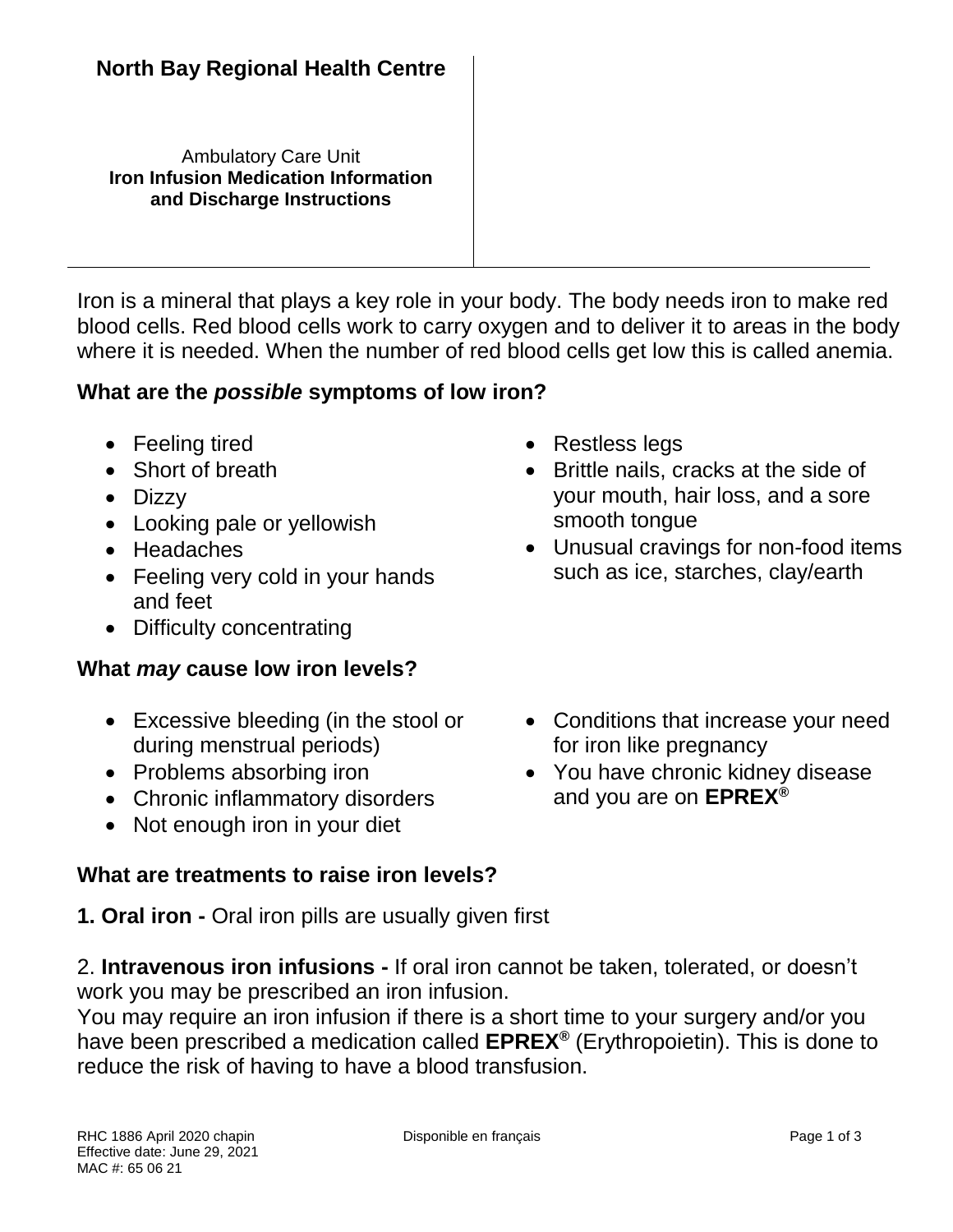There are 2 options for intravenous iron infusions:

# Iron Sucrose (**VENOFER®** ) or Iron isomaltoside (**MONOFERRIC®** )

#### **How it is given:**

- Your health care provider will decide what dose and type medication you need and tell you how often you should get this medication
- You will be provided with a prescription if you have private insurance coverage, Non-Insured Health Benefits (NIHB), and/or are Ontario Drug Benefits (ODB) eligible and qualify for coverage
- You will be asked to fill your prescription and bring the medication to the Ambulatory Care Unit (ACU) for your infusion
- If you do not have any private insurance coverage, NIHB, and do not qualify for ODB the medication will be covered by the hospital
- A nurse will start an intravenous (small tube into a vein) and give you this medication
- The dose and length of treatment is based on your medical condition and how your body acts in response to treatment
- To be sure the iron infusions are helping your condition, your blood may need to be tested. This will help your doctor know how long and how often you need medication
- Be sure to keep all appointments
- Call ACU at (705) 474-8600 ext.3800 if you need to reschedule any iron infusion appointments

#### **Safety Measures before receiving an iron infusion:**

- Tell your healthcare provider about all of your medical conditions, the medications you take, including any drugs, vitamins, minerals, natural supplements or alternative medicines, any allergies, and any reactions you have had to iron infusions
- Iron infusions can reduce the effect of oral iron. Your health care provider may have you hold the oral iron or continue it depending on your specific situation

#### **Reactions to medication and what to do about them**

Severe reactions are **rare**. Most reactions start during the infusion but also may occur at home. The nurse in the clinic will watch you closely during the iron infusion. When you go home, you need to watch for possible reactions. Some reactions you can treat at home. Some reactions need emergency help right away.